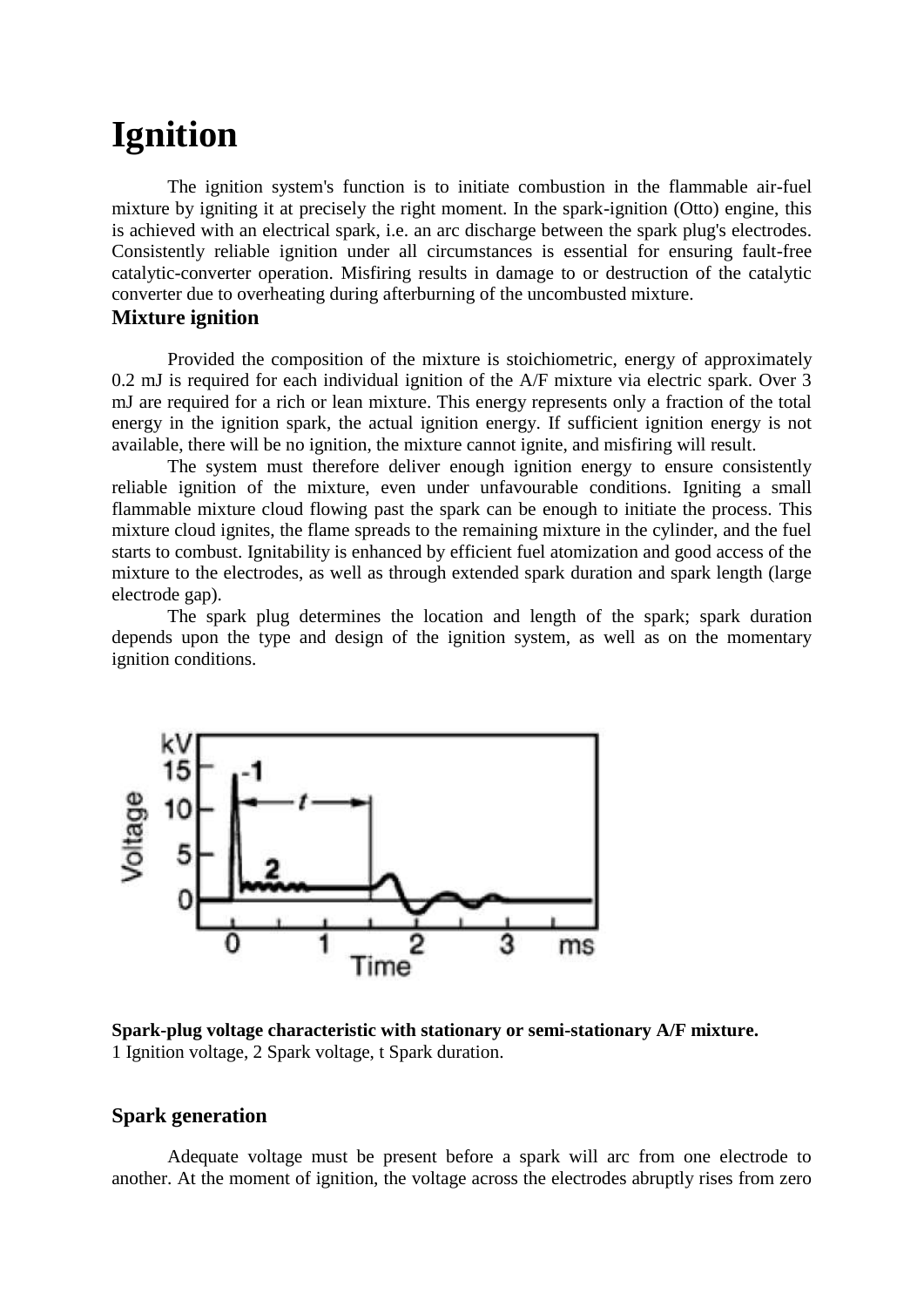up to the arcing (ignition) voltage and the plug fires. Once the spark has ignited the sparkplug voltage drops to the sparking voltage. The A/F mixture may ignite at any point during the firing period of the ignition spark (spark duration). Once the spark has broken away, the voltage is damped and drops to zero.

Although intense mixture turbulence is basically desirable, it can extinguish the spark, thus leading to incomplete combustion. The energy stored in the ignition coil should therefore suffice for one or more consecutive sparks, depending on individual requirements.

## **High-voltage generation and energy storage**

Battery-ignition systems generally employ an ignition coil to generate the hightension voltage needed to generate the spark. The ignition coil operates as an autotransformer but within coil ignition systems it also assumes the further important function of storing the ignition energy. When the contact breaker closes, energy from the vehicle's electrical system flows into the coil's primary winding. This energy is then stored in a magnetic field until the firing point, when the secondary winding discharges it to one of the engine's spark plugs. The ignition coil is designed to ensure that the available high-tension voltage in the coil is always well in excess of the spark plug's maximum possible ignition-voltage requirement. Energy levels of 60...120 mJ within the coil correspond to an available voltage of 25...30 kV.

The operational reserves of high voltage and ignition energy are sufficient to compensate for all electrical losses. Inadequate maintenance reduces these high-voltage reserves, and leads to ignition and combustion miss. Engine power drops and fuel consumption increases. In addition, this phenomenon can result in damage to or destruction of the catalytic converter, should one be installed. In extreme cases, the engine either fails to start – especially when cold – or stalls.

Ignition systems are also available with capacitive energy storage (CDI or Capacitor Discharge Ignition) for use on high-performance and racing engines. These systems store the ignition energy in the electrical field of a capacitor before a special transformer transmits it to the spark plug in the form of a high-voltage ignition pulse.

## **Ignition timing and adjustment**

Approximately two milliseconds elapse between the mixture's initial ignition and its complete combustion. The ignition spark must therefore arc early enough to ensure that main combustion, and thus the combustion-pressure peak in the cylinder, occur shortly after piston TDC. The ignition angle should therefore move further in the advance direction along with increasing engine speed. The chosen firing point should ensure that the following requirements are met:

- Maximum engine performance
- Low fuel consumption
- No engine knock
- Clean exhaust gas.

Since it is impossible to obtain optimal compliance with all of these requirements simultaneously; compromises must be found on a case-to-case basis. Optimal ignition timing is defined according to a variety of parameters. The most important are engine speed, engine load, engine design, fuel quality and momentary operating conditions (starting, idle and trailing throttle, etc.). In the simplest case, spark-advance mechanisms sensitive to variations in engine speed and intake-manifold vacuum adapt the ignition timing to suit the engine's current operating conditions.

In modern engine-management systems with extended functions, additional adjustments can be used e.g. for rapid torque adaptation or for swift heating of the catalytic converter. All the adjustment strategies can operate either individually or simultaneously. The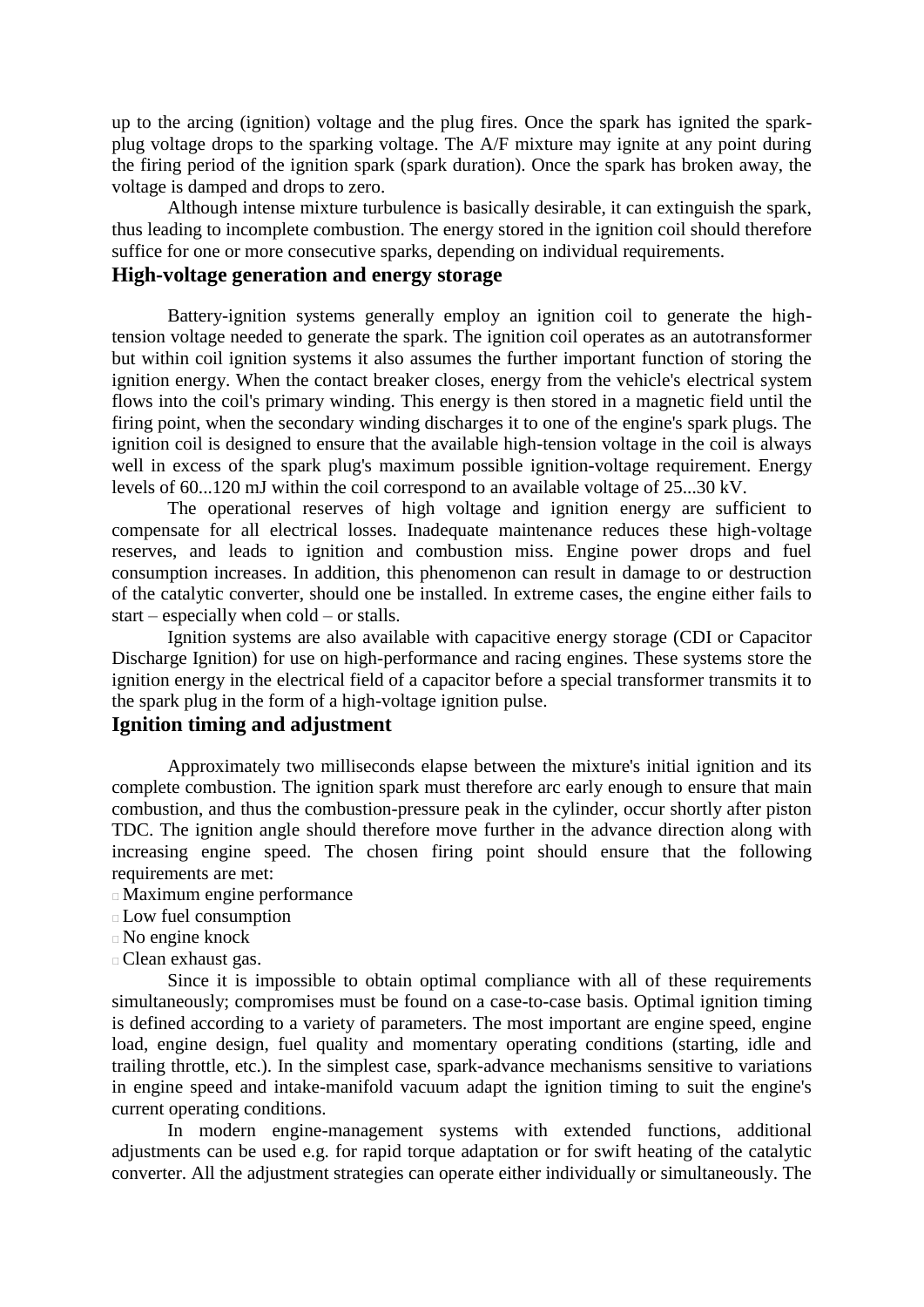degree to which the ignition timing is advanced or retarded is determined by the ignitionadvance curves calibrated specifically for each individual engine configuration.

At full load, the accelerator pedal is depressed fully and the throttle is wide open (WOT). Along with increasing engine speeds, ignition takes place earlier in order to maintain the combustion pressure at the levels required for optimal engine performance. The leaner A/F mixtures encountered during part-throttle operation are more difficult to ignite. Because this means that more time is required for ignition, it must be triggered earlier, with the timing being shifted further in the "advance" direction.

The manifold vacuum employed to determine the necessary degree of spark advance is monitored downstream from the throttle valve. If the vacuum bore is located near the throttle valve (see Ignition systems), the vacuum initially increases as the throttle is opened wider and begins to fall in the proximity of the full-throttle (WOT) position. The progressively wider throttle openings required to increase engine speed on the operating curve for part-throttle road operation are reflected in the relationship between vacuum and  $min^{-1}$  shown in the diagram.



**Example of cumulative ignition timing consisting of centrifugal and vacuum advance** 1 Part-load operation, 2 Full load.

Yet another diagram shows the curves for combustion-chamber pressure in a 4-stroke engine with correct and incorrect ignition timing. Even if the timing is initially correct, neglected maintenance can allow it to drift over the course of time. If the timing shifts towards a later firing point ("retard"), the result is a gradual drop in engine power and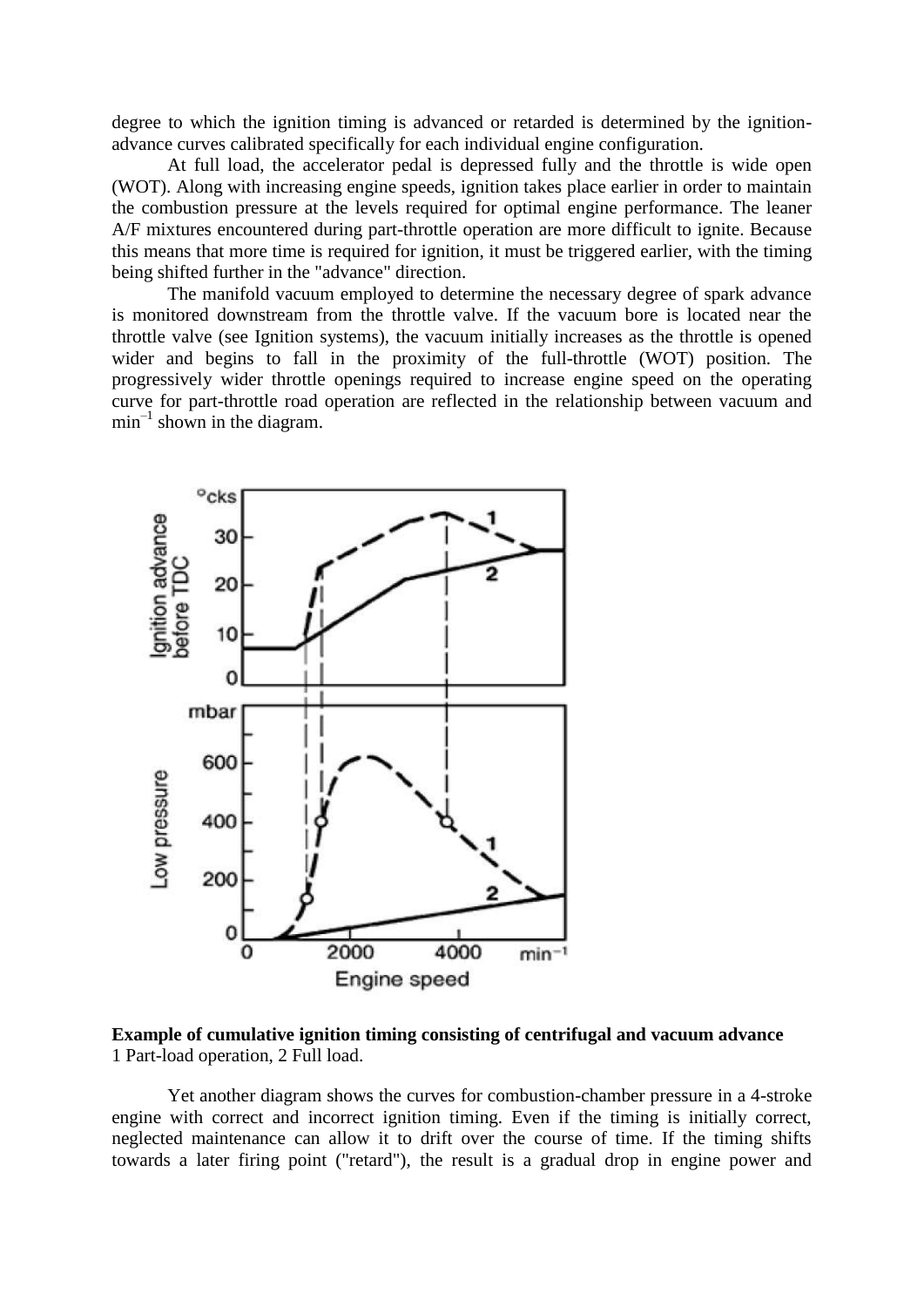increased fuel consumption. Excessive "advance" may result in extreme cases in serious damage to spark plugs or to the engine if the engine knocks. The level of exhaust emissions also increases.

Pressure in combustion chamber bar before TDC after TDC 40 20 3 C  $0^{\circ}$  $25^\circ$ 75°  $50^\circ$  $-25^{\circ} - 50^{\circ}$  $-75^{\circ}$ Ignition advance angle az

## **Combustion-pressure curve for various ignition firing points**

- 1 Correct ignition advance (Za),
- 2 Excessive ignition advance (Zb),
- 3 Excessive ignition retard (Zc).

## **Ignition and emissions**

Owing to the fact that it directly affects the various exhaust-gas components, the ignition has a significant effect upon exhaust emissions. Because various – and in this context sometimes mutually antagonistic – factors such as fuel economy, driveability, etc., are also potential optimization criteria, it is not always possible to specify the ideal ignition timing for minimum emissions.

| Function                                      | Ignition system         |                                   |                               |                                                            |
|-----------------------------------------------|-------------------------|-----------------------------------|-------------------------------|------------------------------------------------------------|
|                                               | СI                      |                                   | EI1)                          | DLI                                                        |
|                                               |                         |                                   | Engine management             |                                                            |
| Designation                                   | Coil ignition<br>system | Transistorized<br>ignition system | Electronic<br>ignition system | <b>Distributorless</b><br>semiconductor ignition<br>system |
| High-voltage generation Inductive             |                         |                                   |                               |                                                            |
| Ignition triggering                           | Mechanical              | Electronic                        |                               |                                                            |
| Ignition angle determined                     |                         |                                   |                               |                                                            |
| from engine speed and<br>load                 | Mechanical              |                                   | Electronic                    |                                                            |
| Spark distribution to<br>appropriate cylinder | Mechanical              |                                   |                               | Electronic                                                 |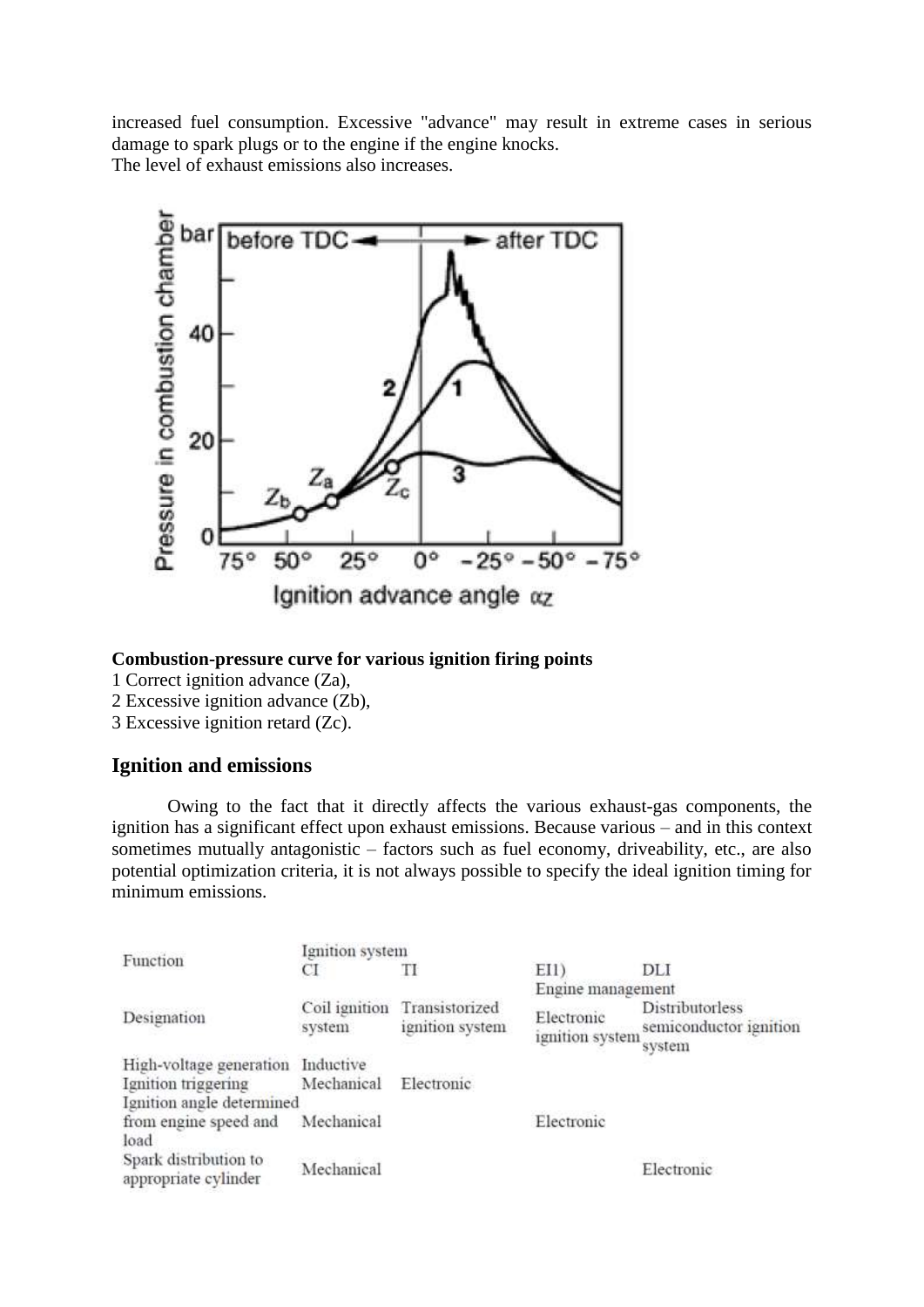1) Any desired ignition timing is not possible with EI. DLI therefore dominates with integrated engine-management systems.

Shifts in ignition timing induce mutually inverse response patterns in fuel consumption and exhaust emissions: While more spark advance increases power and reduces fuel consumption, it also raises HC and, in particular, NOx emissions. Excessive spark advance can cause engine knock and lead to engine damage. Retarded ignition results in higher exhaust-gas temperatures, which can also harm the engine. Electronic enginemanagement systems featuring programmed ignition curves are designed to adapt ignition timing in response to variations in factors such as min–1, load, temperature, etc. They can thus be employed to achieve the optimum compromise between these mutually antagonistic objectives.

## **Ignition energy**

The ignition system generates a high-voltage spark at the spark plug to initiate combustion. A ignition-spark energy of approx. 0.2 mJ is adequate to ignite a stoichiometric air-fuel mixture, while richer or leaner mixtures require substantially higher levels of spark energy. Excess energy, i.e., from an ignition system designed to generate a high-energy spark of extended duration (transistorized or electronic ignition) stabilizes flame propagation and reduces the fluctuations from cycle to cycle.

The reduction in fluctuations results in smoother engine operation and lower HC emissions. Increased spark projection, larger electrode gaps and thin electrodes also have a positive influence on the engine's smoothness and HC emissions.

#### **Ignition coil**

The ignition coil functions as both an energy-storage device and a transformer. The coil, which is powered by DC voltage from the vehicle's electrical system, supplies the ignition pulses for the spark plugs at the required high voltage and discharge energy. The ignition driver stage with its defined deactivation current combines with a primary winding featuring specific resistance and inductance characteristics to determine the amount of energy stored within the ignition coil's magnetic field. The secondary winding can be designed to provide peak voltage, spark current and discharge duration in accordance with individual requirements.

The contact-breaker points used with coil ignition (CI) can only handle interrupt currents of up to approx. 5 A. TI, EI and DLI ignition systems and Motronic ECUs can handle much higher interrupt currents. The series resistors generally employed with coil ignition (they can be bypassed to increase energy during cold starts) can be omitted in electronic ignition systems. Here the electronic circuitry activates the ignition coil depending on battery voltage, engine speed and other influencing variables in such good time that full energy is available at the ignition point.

Each ignition coil is designed to meet the requirements of a particular application. It must charge quickly in order to furnish the voltages and ignition energies required at high engine speeds. Important priorities thus include low primary inductance and, in some cases, higher primary interrupt currents (for adequate energy storage).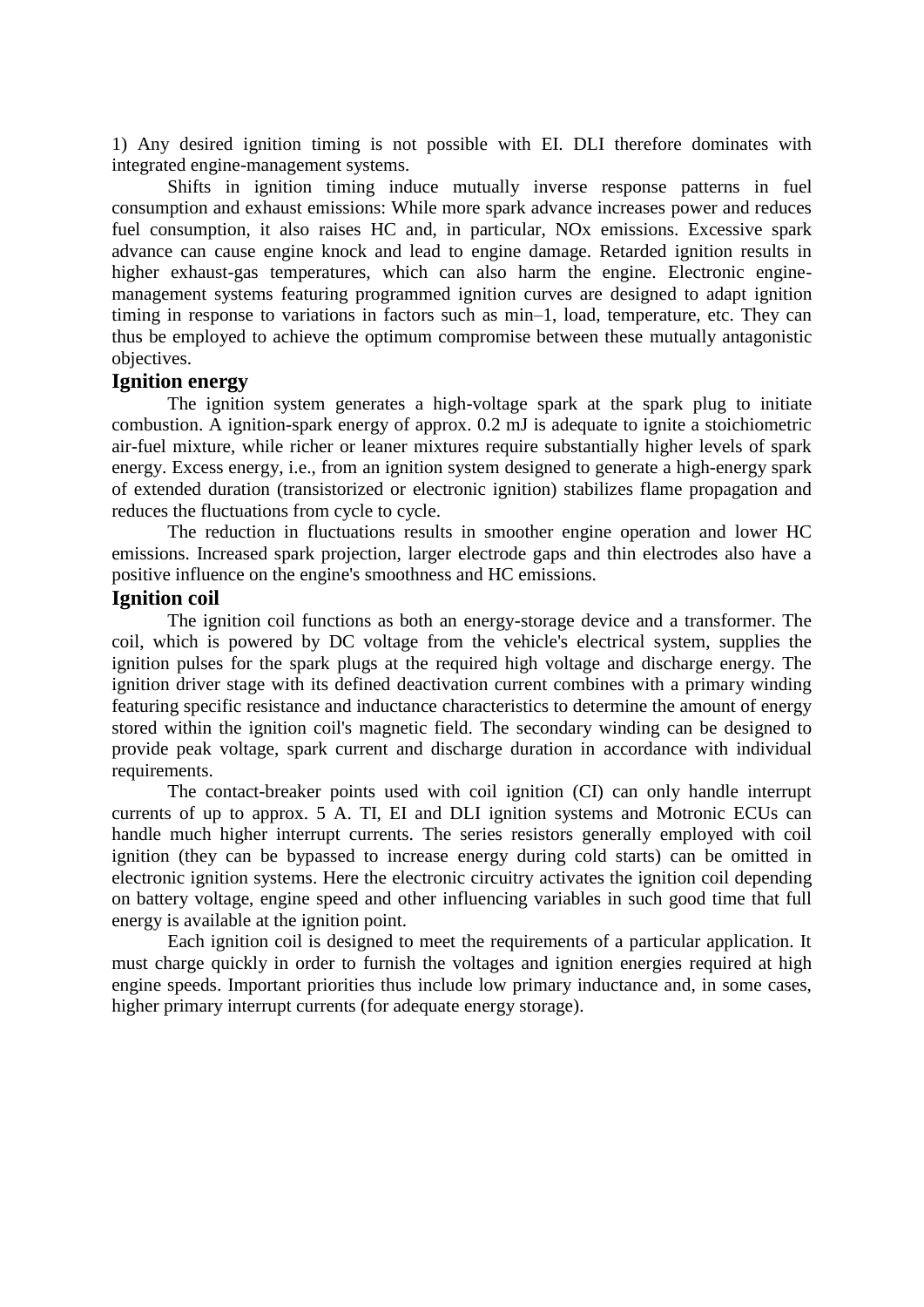

#### **Ignition coils (schematic)**

**Rotating distribution: a) Single-spark ignition coil. Distributorless ignition:** b) Singlespark ignition coil, c) Dual-spark ignition coil.

#### **Design and operation**

Traditional ignition coils with asphalt or oil insulation enclosed in metal casings are being increasingly replaced by units featuring an epoxy-resin filler. These not only allow more latitude in the selection of geometry, type and number of electrical terminals, but also provide more compact dimensions, better vibration resistance and lower weight. The ignition coil is generally attached by way of the iron core to the engine or vehicle body. Rod-type ignition coils are installed in the cylinder-head recess above the spark plug.

The coil's synthetic materials provide good adhesion between all of the high-voltage components and the molded epoxy resin, which penetrates into all the capillary spaces. Supplementary iron cores are sometimes embedded on the inside of the synthetic molding.

The secondary winding is mostly designed as a disk or sandwich coil, with the windings distributed among a series of segments. Even distribution of stresses among the insulating elements in all chambers combines with high dielectric strength to permit compact dimensions while at the same time making foil and paper between wire layers redundant. The winding's self-capacitance is also reduced.

Because lower breakdown voltages are required for the negative (relative to engine ground) ignition spark, the positive terminals for the primary and secondary windings are generally combined on those ignition coils used with rotating high-voltage distribution. Single and dual-spark ignition coils are an alternative for use in ignition systems with distributorless ignition (DLI).

When a single-spark coil per spark plug is used, the primary current is controlled to furnish the relevant spark plug with an ignition pulse at precisely the right moment in time. High-voltage diodes are used to prevent the positive 1...2 kV high-voltage pulse generated when the primary current is activated from causing the spark plug to fire prematurely.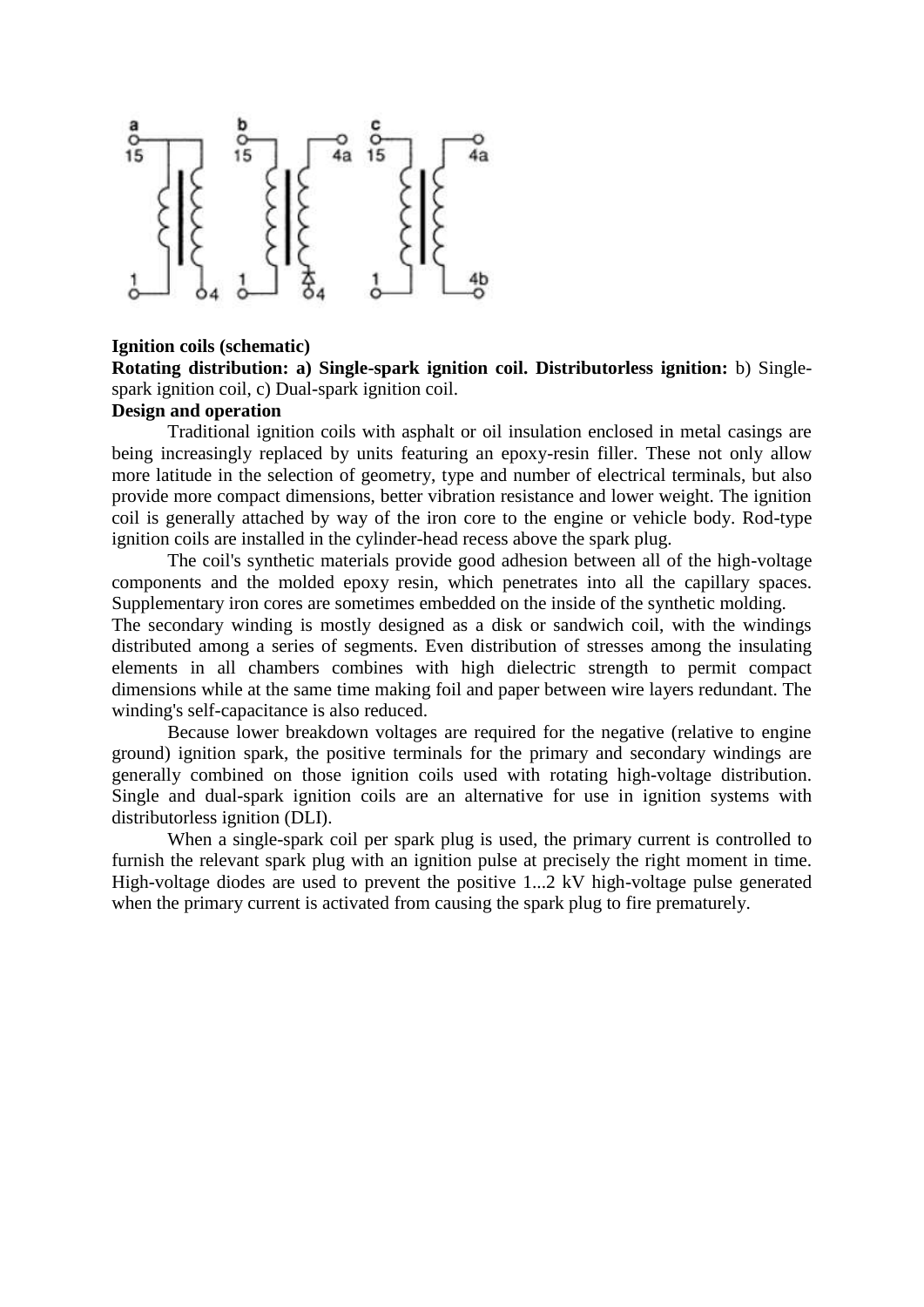

#### **Single-spark ignition coil**

1 External low-voltage terminal, 2 Laminated iron core, 3 Primary winding, 4 Secondary winding, 5 Internal high-voltage connection via spring contact, 6 Spark plug.

On the dual-spark coil, the secondary winding is galvanically insulated from the primary winding. Each of the two high-voltage outputs are connected to a spark plug. Ignition sparks are created at the two spark plugs when the primary current is deactivated. As with rotating high-voltage distribution, this system does not usually require any special precautions to prevent activation sparks.



Dual-spark ignition coil (distributorless ignition)

1 Low-voltage terminal, 2 Laminated iron core, 3 Primary winding, 4 Secondary winding, 5 High voltage terminals.

Connection and installation are facilitated by combining several ignition coils in a common casing to form a single assembly. However, the individual coils continue to operate as independent units. The integration of output stages in the ignition coils means that short primary leads can be used (lower voltage drop). This arrangement also prevents power loss in the driver circuits from overheating the ECU.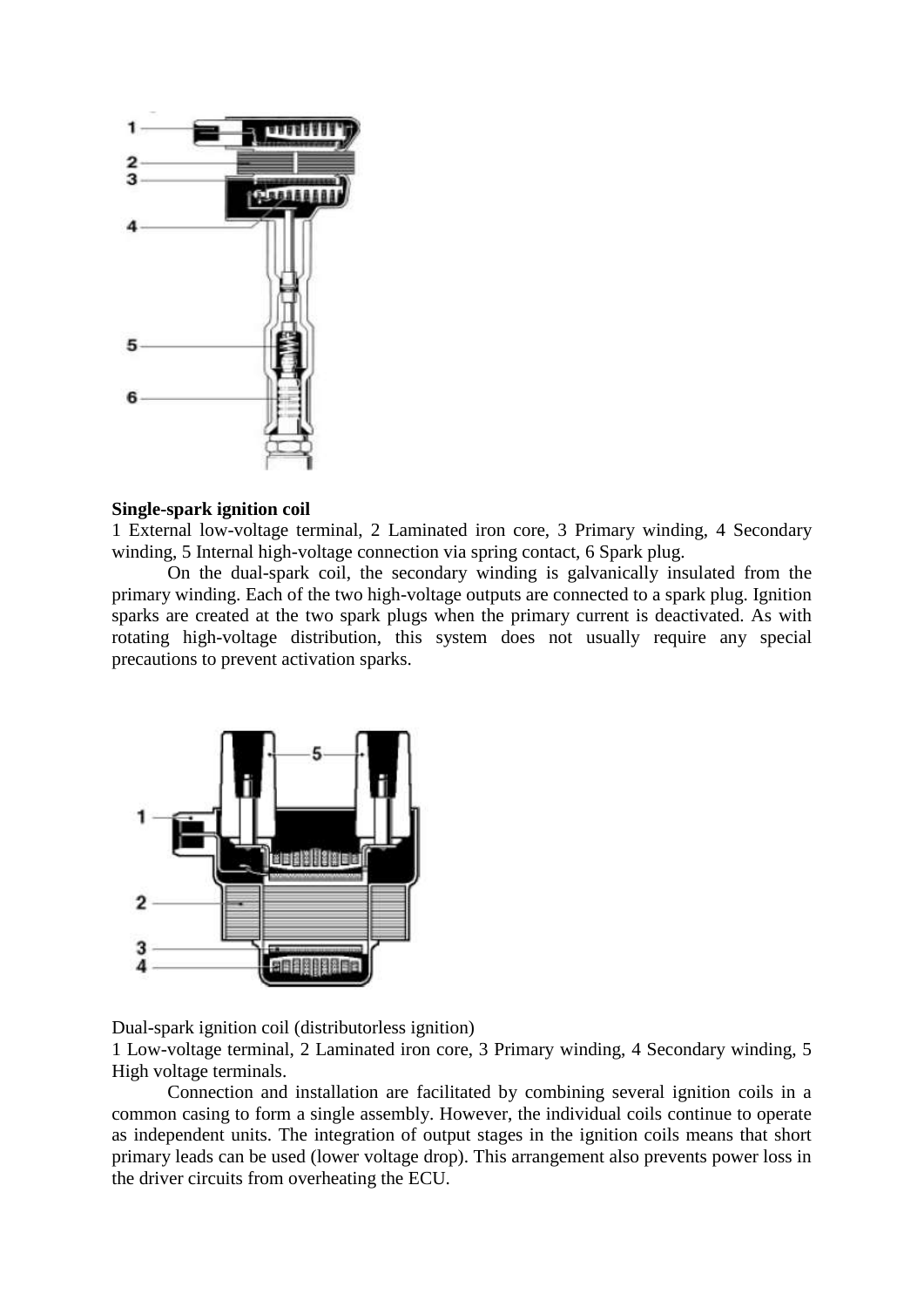## **Spark plug Function**

The spark plug introduces the ignition energy generated by the ignition coil into the combustion chamber. The high voltage creates an electric spark between the spark-plug electrodes which ignites the compressed A/F mixture. As this function must also be guaranteed under extreme conditions (cold starting, full load), the spark plug plays a decisive role in the optimum performance and reliable operation of a spark-ignition engine. These requirements remain the same over the entire service life of the spark plug.

## **Requirements**

The spark plug must satisfy a variety of extreme performance demands: It is exposed to the varying periodic processes within the combustion chamber as well as external climatic conditions. However, the combustion chamber must remain sealed. During spark-plug operation with electronic ignition systems, ignition voltages of up to 30,000 V may occur and must not damage the insulator. This insulation capability must also be guaranteed at temperatures in the region of 1000 °C. Because the spark plug is subjected to mechanical stresses in the form of exposure to periodic pressure peaks (up to 80 bar) within the combustion chamber, its materials must exhibit extreme resistance to thermal loads and continuous vibratory stress. At the same time, that section of the spark plug that protrudes into the combustion chamber is exposed to high-temperature chemical processes, making resistance to aggressive combustion deposits essential. Because it is subjected to rapid variations between the heat of the combustion gases and the cool A/F mixture, the spark-plug insulator must feature high resistance to thermal stresses (thermal shock). Effective heat dissipation at the electrodes and the insulator is also essential for reliable spark-plug performance.

## **Design**

In a special high-grade ceramic insulator, an electrically conductive glass seal forms the connection between the center electrode and terminal stud. This glass element acts as a mechanical support for the components while providing a gas seal against the high-pressure combustion gases. It can also incorporate resistor elements for interference suppression and burn-off.

The connection end of the insulator is glazed for improved protection against contamination. The connection between it and the nickel-plated steel shell is gas-tight. The ground electrode, like the center electrode, is primarily manufactured using nickel-based alloys to cope with the high thermal stresses. It is welded to the shell. The thermal conduction properties of both the center and the ground electrodes are improved by using a nickel-alloy jacket material and a copper core. Silver and platinum, or platinum alloys, are employed as electrode material for special applications. The spark plugs have either an M4 or a standard SAE thread, depending upon the type of high-voltage connection. Spark plugs with metal shields are available for watertight systems and for maximum interference suppression.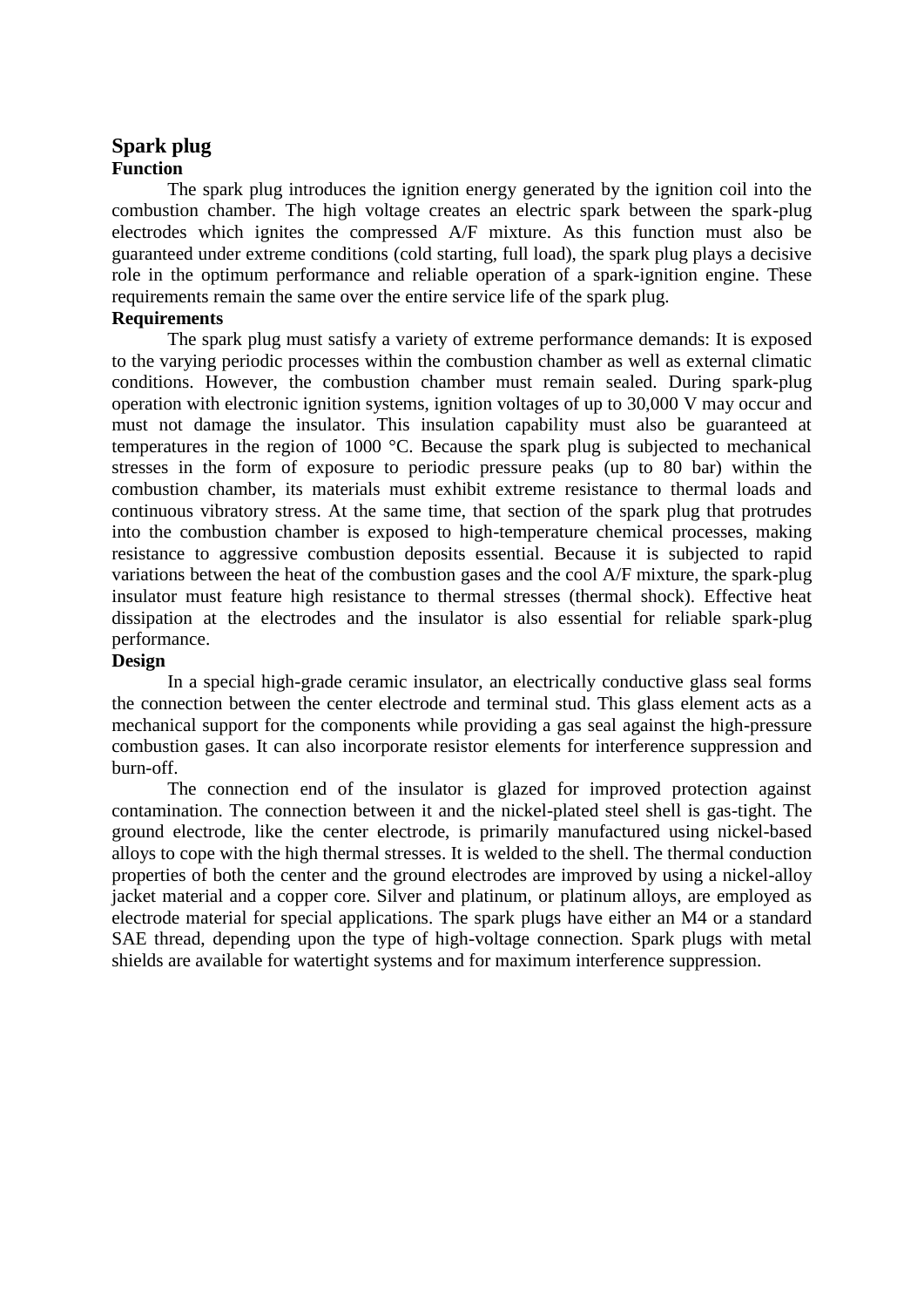

Spark plug

1 High-voltage connector (terminal nut),

2 Al2O3 Ceramic insulator,

3 Shell,

4 Heat-shrinkage zone,

5 Conductive glass,

6 Captive gasket,

7 Composite center electrode Ni/Cu,

8 Ground electrode.

# **Ignition systems**

## **Conventional coil ignition (CI)**

Many vehicles are still equipped with conventional coil ignition. When the contact breaker closes with the ignition switched on, current from the battery or alternator flows through the ignition coil's primary winding, generating a powerful magnetic field in which the energy is stored. At the ignition point, the contact breaker interrupts the current, the magnetic field collapses and the high voltage necessary for ignition is induced in the secondary winding. This voltage is fed from terminal 4 to the ignition distributor via a hightension cable and from there to the individual spark plugs.

The following is a basic definition of the relationship between the speed of a fourstroke SI engine and the number of sparks generated per minute:

 $f = z \cdot n/2$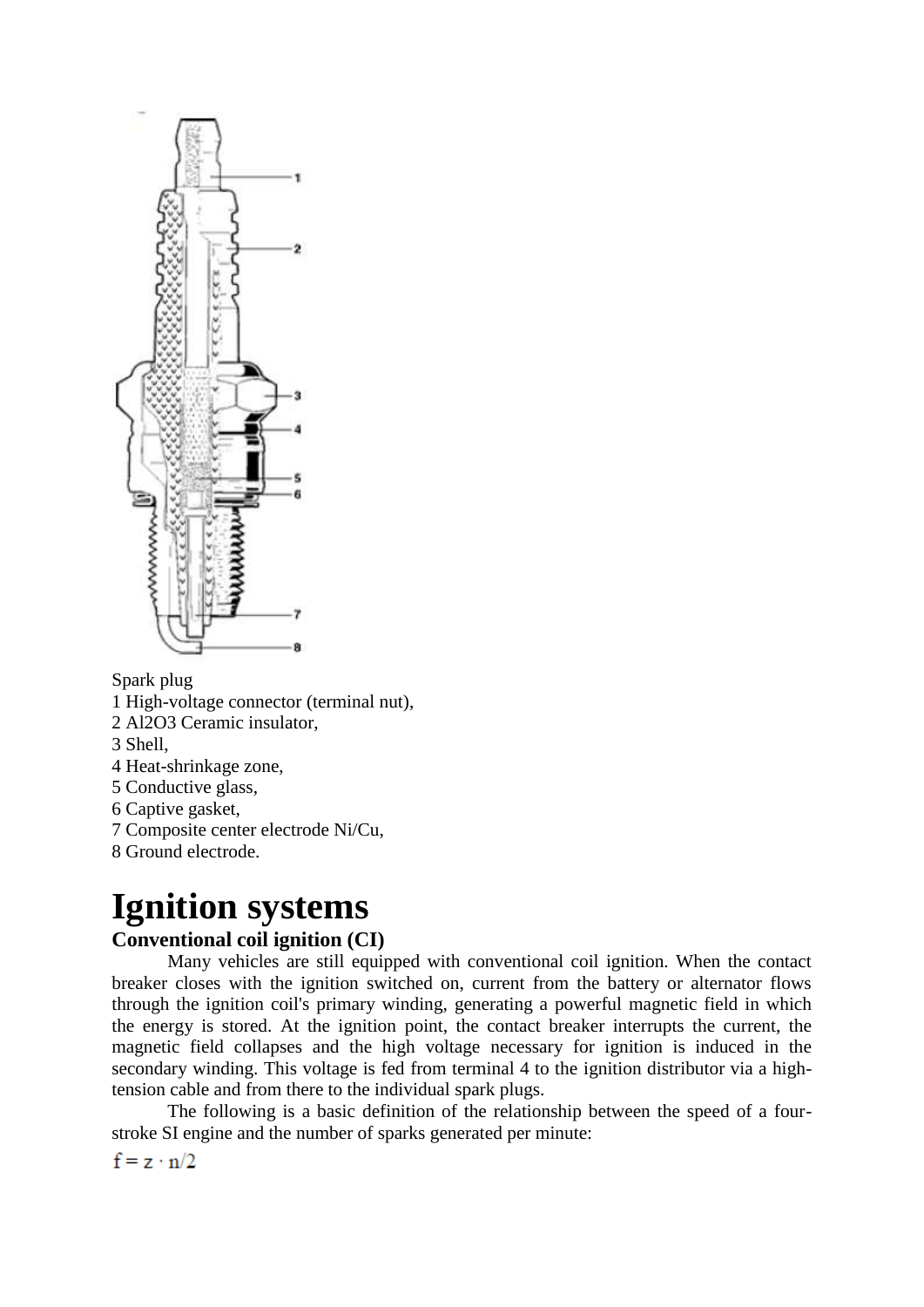f is Spark-generation rate, z is Number of cylinders, n is Engine speed.

At low engine speeds, the contact-breaker points remain closed long enough to exploit the coil's full energy-storage potential. At higher engine speeds, this contact period – the dwell angle – is shorter, and the primary current is interrupted before maximum energy can be transferred to the coil. The resulting reduction in stored energy means that less hightension current is then available from the coil.



#### **Secondary voltage as a function of sparking rate**

a Without ohmic shunts  $(R > 10 M\Omega)$ ,

b Shunt resistance 1 MΩ,

c Shunt resistance 0,5 MΩ,

d Required ignition voltage.

In response, ignition coils are designed to provide high-tension voltage well in excess of the spark plugs' requirements, even at maximum engine speeds. Contamination on the insulating components acts as a capacitive and ohmic shunt, increasing the ignition loads placed upon the system, with combustion and ignition misfiring as the ultimate consequences.



#### **Conventional coil-ignition system (CI), components**

1 Battery, 2 Ignition switch, 3 Coil, 4 Distributor, 5 Ignition condenser, 6 Contact breaker, 7 Spark plugs. Rv Ballast resistor for increased start voltage (optional).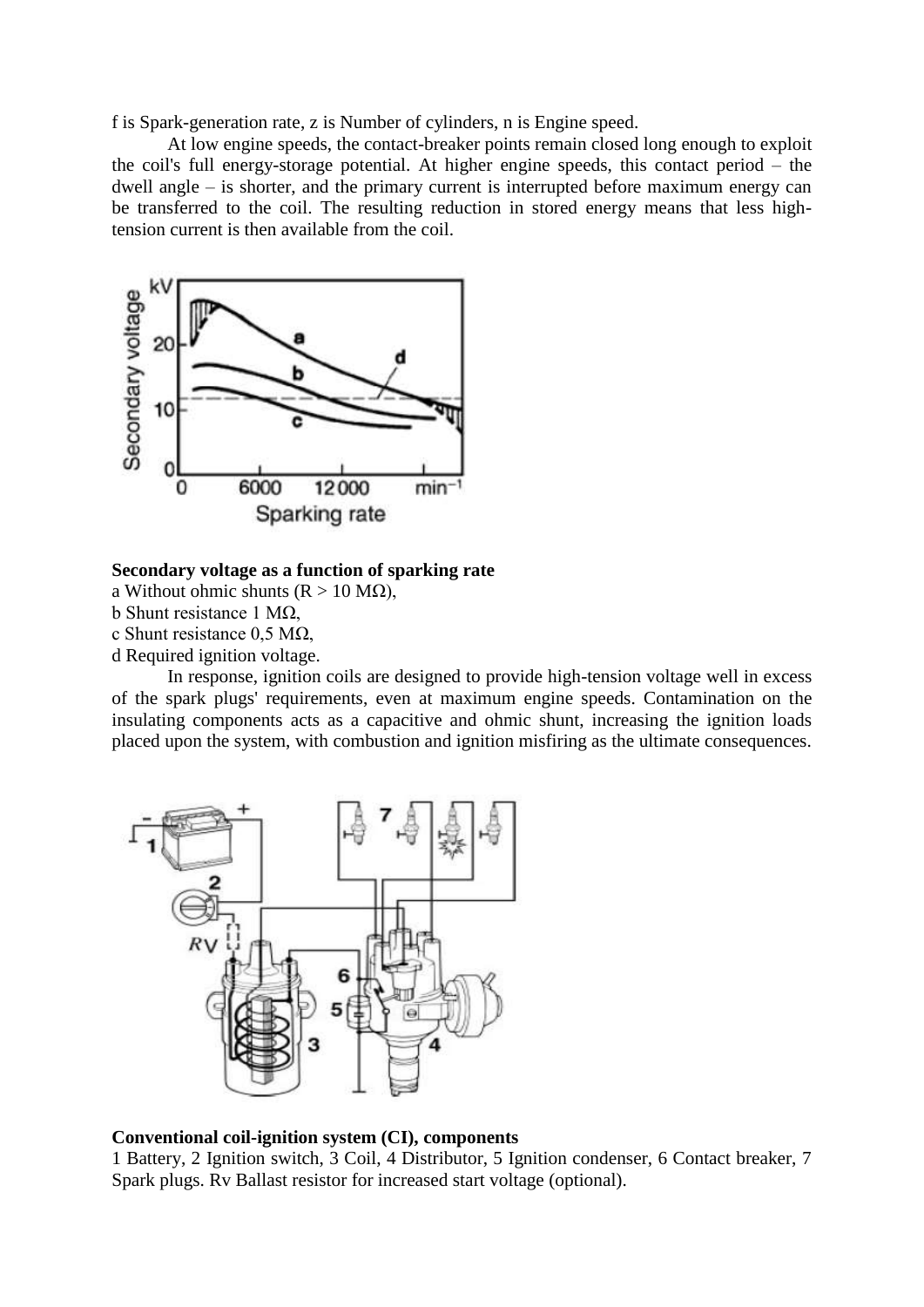

## **Conventional coil-ignition system (CI), circuit diagram**

1 Battery, 2 Ignition switch, 3 Coil, 4 Distributor, 5 Ignition condenser, 6 Contact breaker, 7 Spark plugs.

Rv Ballast resistor for increased start voltage (optional).

## **Ignition distributor**

The distributor is a separate, self-contained component within the ignition system. It has the following functions:

 $\Box$  it distributes the ignition pulses to the engine's spark plugs in the defined sequence (CI, TI, and electronic ignition).

 $\Box$  triggers the ignition pulse, either when the contact breaker interrupts the primary current, or, with breakerless systems (CI, TI, EI in some cases), using a pulse generator.

 $\Box$  adjusts the ignition timing with a spark-advance mechanism on conventional ignition systems (CI, TI).

In modern electronic ignition systems, operating either alone or in combination with the fuel injection system (Motronic), the distributor generally comprises only a rotor arm connected to the camshaft and the distributor cap with high-voltage cables. The contactbreaker points and the spark-advance mechanism perform separate functions from those of the distributor proper. They are combined with it in a single unit because they require a synchronized drive. The ignition pulse passes through the center connection and the carbon brush or the center-tower spark gap to the distributor's rotor arm which then distributes this ignition energy by arcing it to fixed electrodes pressed into the periphery of the distributor cap. From here, the ignition pulses travel through the ignition cables to the spark plugs. A dust cover is sometimes installed to separate this high-voltage section from the rest of the unit.

## **Contact breaker**

A cam opens the contact-breaker points to interrupt the flow of primary current to the coil for ignition. The number of cam lobes corresponds to the number of engine cylinders. The portion of the distributor shaft's rotation during which the points remain closed is the dwell angle.

The contact-breaker points are subject to three types of wear:

 $\Box$  contact pitting,

- $\Box$  contact arm (rubbing-block) wear,
- plastic deformation and local compression of the contact metal.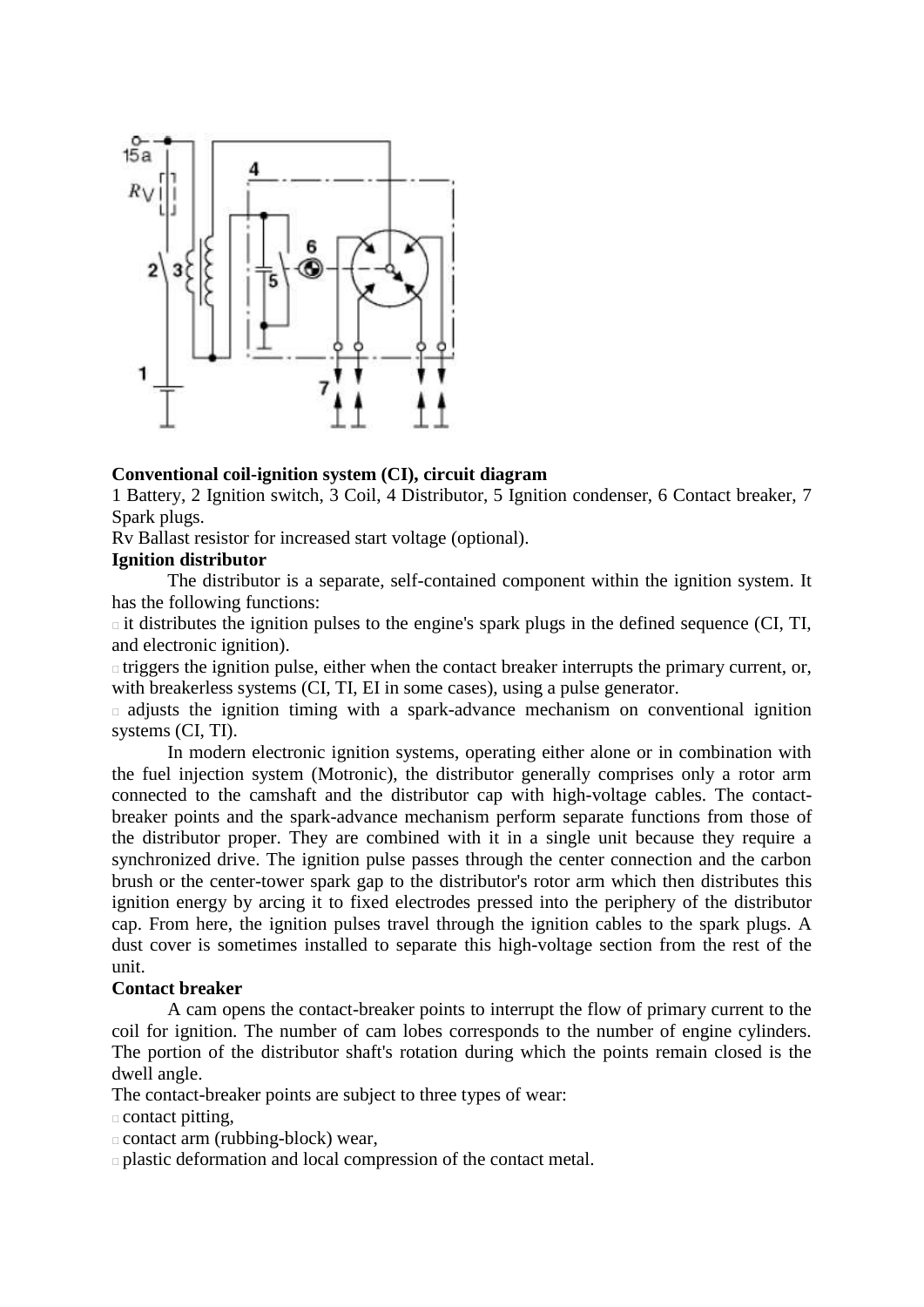

#### **Contact breaker**

1 Moving breaker-plate assembly, 2 Breaker lever, 3 Distributor shaft, 4 Distributor cam.

Contact pitting stems from the breaking sparks (residual arcing) induced by induction voltage during interruption of the primary current. The ignition condenser is designed to suppress this type of arcing, but residual sparks continue to occur. Although contact wear and rubbing-block wear are mutually counteractive, the effects of the latter are generally more pronounced, resulting in a tendency for the ignition to drift in the "retard" direction, toward a later ignition point.

#### **Spark-advance mechanism**

Ignition distributors are generally equipped with two spark-advance mechanisms: a speed-sensitive centrifugal advance mechanism and a load-dependent vacuum-controlled device.

#### **Centrifugal advance mechanism**

The centrifugal advance mechanism adjusts the ignition timing in response to changes in engine speed. The support plate upon which the flyweights are mounted rotates with the distributor shaft.

The flyweights move outward as engine speed increases, thereby turning the driver over the contact path to the distributor shaft in the direction of rotation. In this way, the distributor cam also turns towards the distributor shaft by the ignition advance angle α. The point of ignition is advanced by this angle.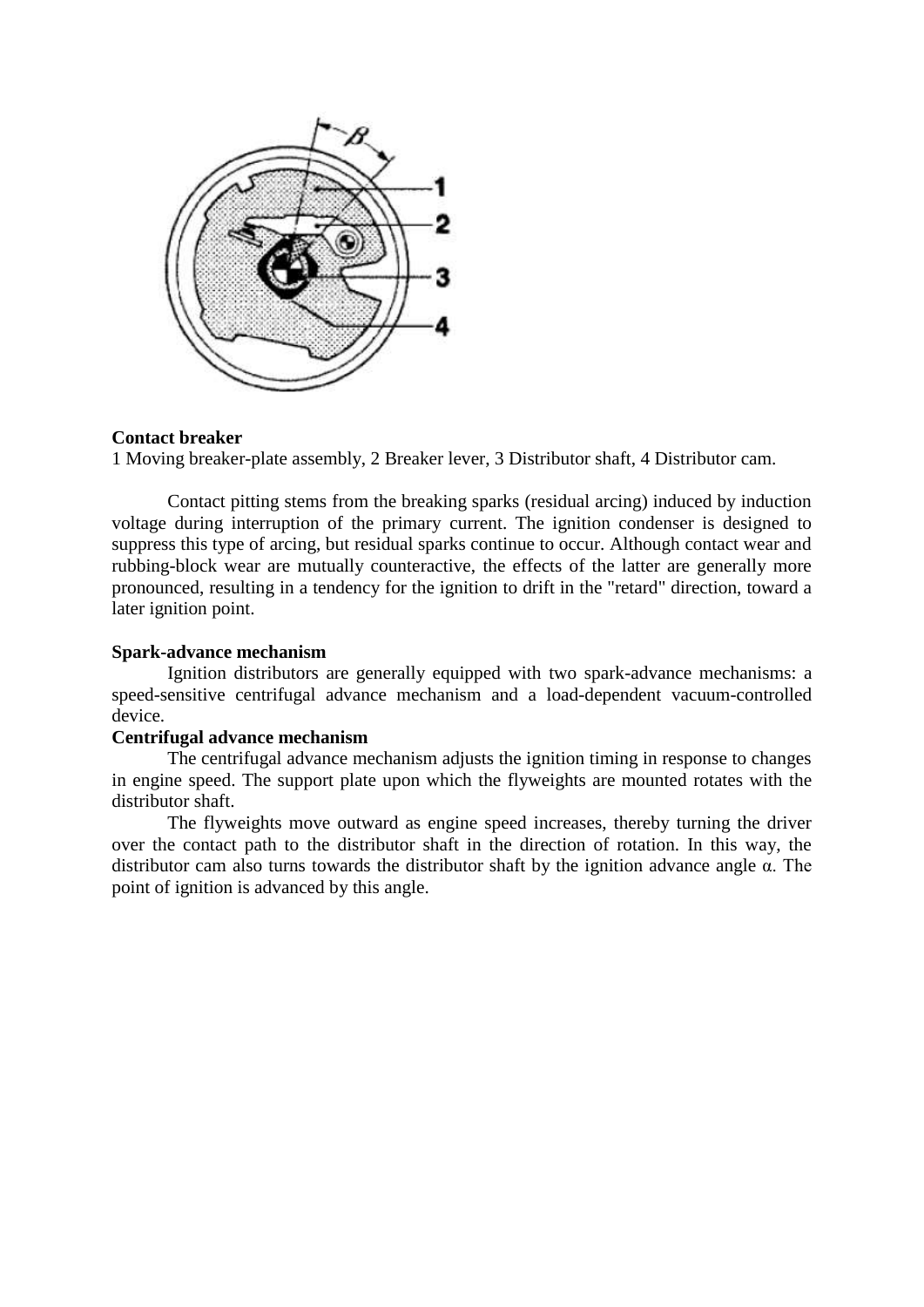

## **Centrifugal advance mechanism, at rest (above), in operation (below)**

1 Support plate, 2 Distributor cam, 3 Contact path, 4 Advance flyweight, 5 Distributor shaft, 6 Driver.

## **Vacuum adjustment mechanism**

The vacuum mechanism adapts the ignition timing to changes in engine output and load factor. Intake manifold vacuum is monitored or tapped off in the vicinity of the throttle valve. The vacuum acts upon two aneroid capsules.



## **Vacuum advance mechanism with ignition advance and retard units**

- a Advance adjustment up to stop,
- b Retard adjustment up to stop

1 Ignition distributor, 2 Breaker-plate assembly, 3 Diaphragm, 4 Vacuum retard unit, 5 Vacuum advance unit, 6 Vacuum unit, 7 Throttle valve, 8 Intake manifold.

## **Operation of advance mechanism**

Because the air/fuel mixture combusts more slowly during operation at low load factors, it must be ignited earlier to compensate. Meanwhile, the proportion of those residual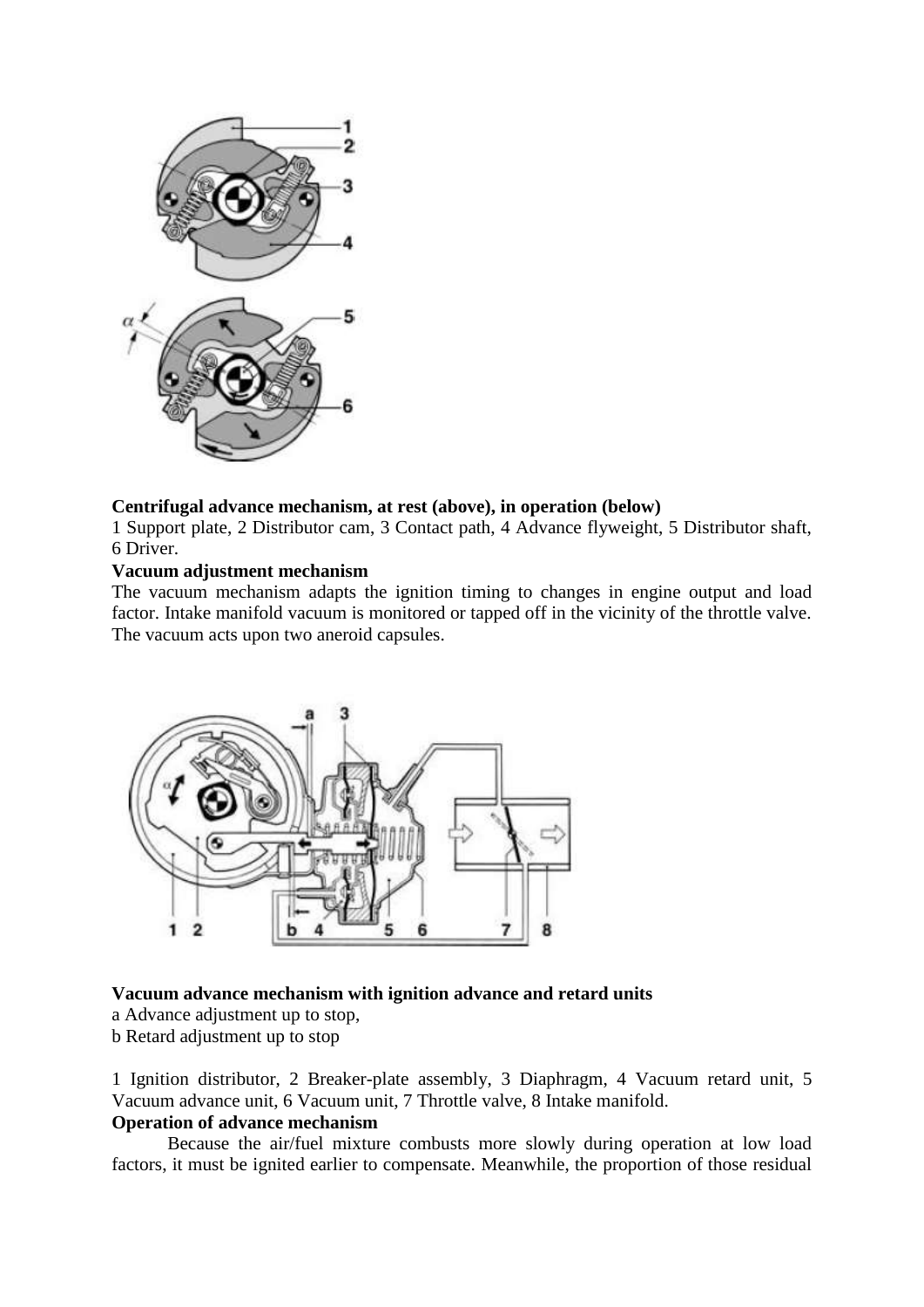gases which have been burned but not discharged from the combustion chamber increases, and the mixture leans out.

Vacuum for the advance mechanism is tapped off immediately downstream from the open throttle valve. As the engine load decreases, the vacuum in the advance unit rises, causing the diaphragm and its control arm to move to the right. The control arm turns the breaker-plate assembly against the distributor shaft's direction of rotation; the point of ignition is advanced still further.

#### **Operation of retard mechanism**

Here the connection with the intake manifold's internal vacuum is downstream from the closed throttle. The ring-shaped vacuum retard unit reduces exhaust emissions by reducing ignition advance under specific operating conditions (e.g. idle, trailing throttle). The ring diaphragm and its control arm move to the left when vacuum is applied. The control arm rotates the breaker-plate assembly together with the contact breaker in the distributor shaft's direction of rotation.

This spark-retard system operates independently of the advance mechanism. The advance mechanism has priority: simultaneous vacuum in both units during part-throttle operation shifts the unit to its "advance" position.

#### **Transistorized ignition (TI)**

With conventional coil-ignition systems, ignition energy and maximum voltage are restricted by various electrical and mechanical factors limiting the breaker points' switching capacity. The demands placed upon battery-ignition systems are often more than the contactbreaker assembly can satisfy in its role as a power switch. In electronic ignition systems, the points are assisted or replaced entirely by wear-free control devices. Transistorized (coil) ignition is available in both breaker triggered and breakerless versions.

Transistorized coil ignition with contact control is especially suitable for upgrading existing coil ignition systems (CI). Breaker-triggered transistorized coil ignition systems are no longer installed as original equipment.

## **Breakerless transistorized ignition**

On breakerless transistorized ignition systems, the cam-actuated contact breaker is replaced by a magnetic "pulse generator". This generates current and voltage pulses magnetically (without contacts) to trigger the high-voltage ignition pulse through the system electronics. The pulse generator is installed in the ignition distributor.

These triggering devices operate according to various principles.



Breakerless transistorized ignition system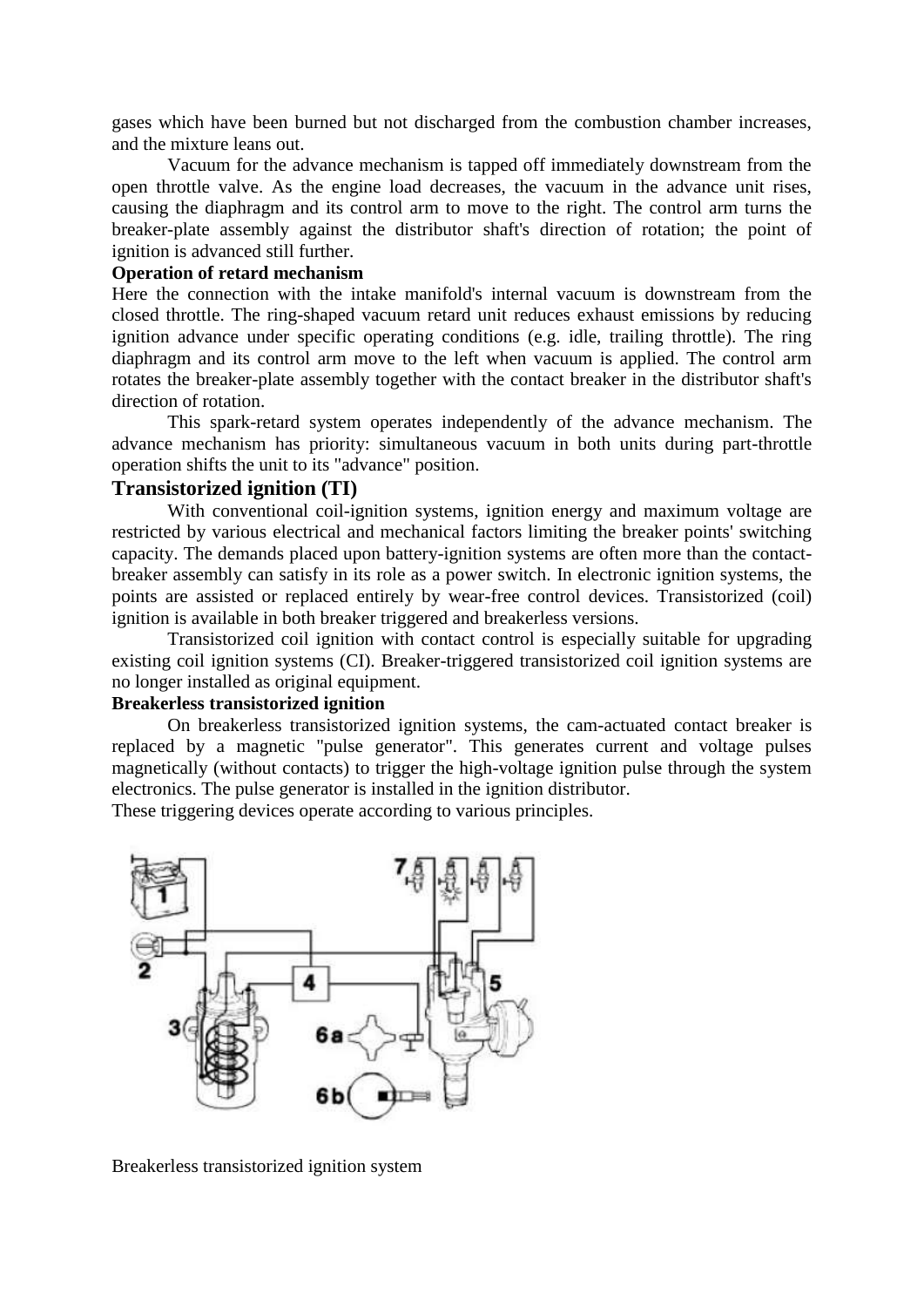1 Battery, 2 Ignition switch, 3 Coil, 4 Electronic trigger box, 5 Ignition distributor with centrifugal and vacuum advance mechanism, 6a Induction-type pulse generator, 6b Hall-type pulse generator (alternative), 7 Spark plugs.

#### **Induction-type pulse generators (TI-I)**

The induction-type pulse generator is a permanently-excited AC generator consisting of stator and rotor. The number of teeth or arms corresponds to the number of cylinders in the engine. The frequency and amplitude of the alternating current generated by the unit vary according to engine speed. The ECU processes this AC voltage and uses it for ignition control.



## **Ignition distributor with induction-type pulse generator**

1 Permanent magnet, 2 Induction winding with core, 3 Variable air gap, 4 Trigger wheel.



Ignition distributor with induction-type pulse generator

## **Hall-effect pulse generators (TI-H)**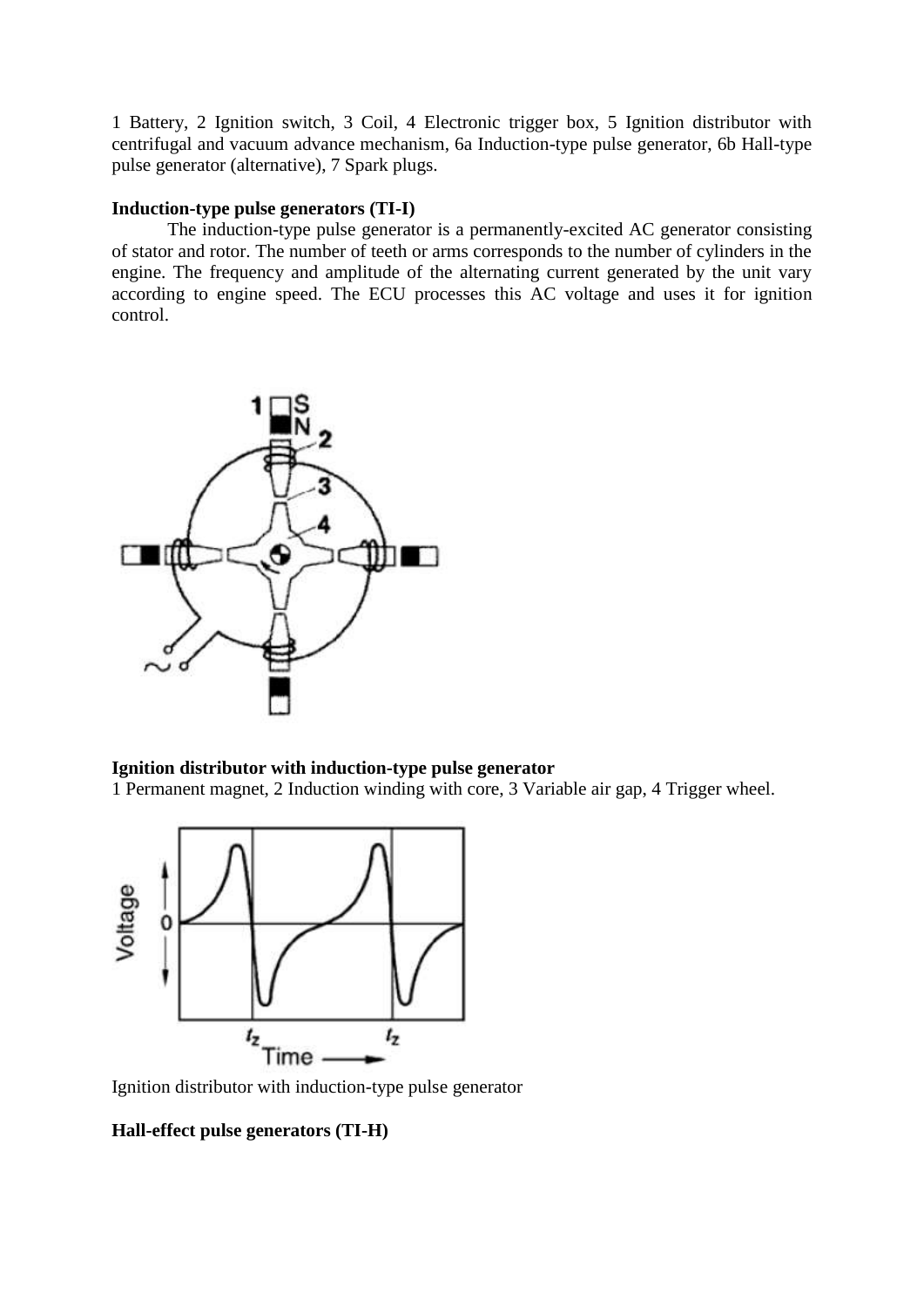This type of ignition-pulse generator utilizes the Hall effect. A speed-sensitive magnetic field produces voltage pulses in an electrically charged semiconductor layer to control activation of the ECU's primary current.

Ignition pulse generators (impulsers) display clear benefits over mechanical contact breakers: They do not wear, and are thus maintenance-free. They allow precise control of ignition timing with attendant benefits in engine performance.

## **Electronic control units**

Virtually all of the electronic control units (trigger boxes) in use today are equipped with primary current regulators and closed-loop dwell-angle control.

The primary-current regulator limits the current in order to protect the ignition coil and the driver stage. When used in conjunction with a coil featuring low primary resistance, it provides high starting current at low battery voltages. This makes it possible to dispense with series resistors upstream of the coil as well as with the bridging function for starting. Closedloop dwell-angle control ensures that the desired primary current is obtained in the control range as far as possible at the point of ignition. This reduces the power losses in the ECU. It also compensates for battery-voltage fluctuations and ignition-coil temperature effects. Depending on system design, this dwell-angle control is effective up to medium engine speeds. At high engine speeds, the dwell angle is determined by the break time required to achieve adequate arcing durations. The residual energy remaining in the coil after the break time promotes optimal coil charging with reduced dwell times.

The sparkless closed-circuit current deactivation switches off the primary current with the ignition on and the engine off to ensure that no sparks occur at the spark plug. However, there are also TC-I systems (with induction-type pulse-generator) with intrinsic closed-circuit current deactivation.

Transistorized ignition is sometimes employed together with auxiliary devices to adjust the spark advance. An example would be the idle-speed control which is installed between the Hall generator and the ECU; below idle speed it reacts to further decreases in engine  $min^{-1}$  by advancing the ignition, thus increasing torque and preventing engine speed from dropping any further. The electronic retard device reduces ignition advance at high engine speeds to prevent knocking. It is connected in parallel with the ECU. Today, both of these functions are integrated in the electronically adjusted ignition systems within the engine-management system.



**Ignition distributor with Hall sensor**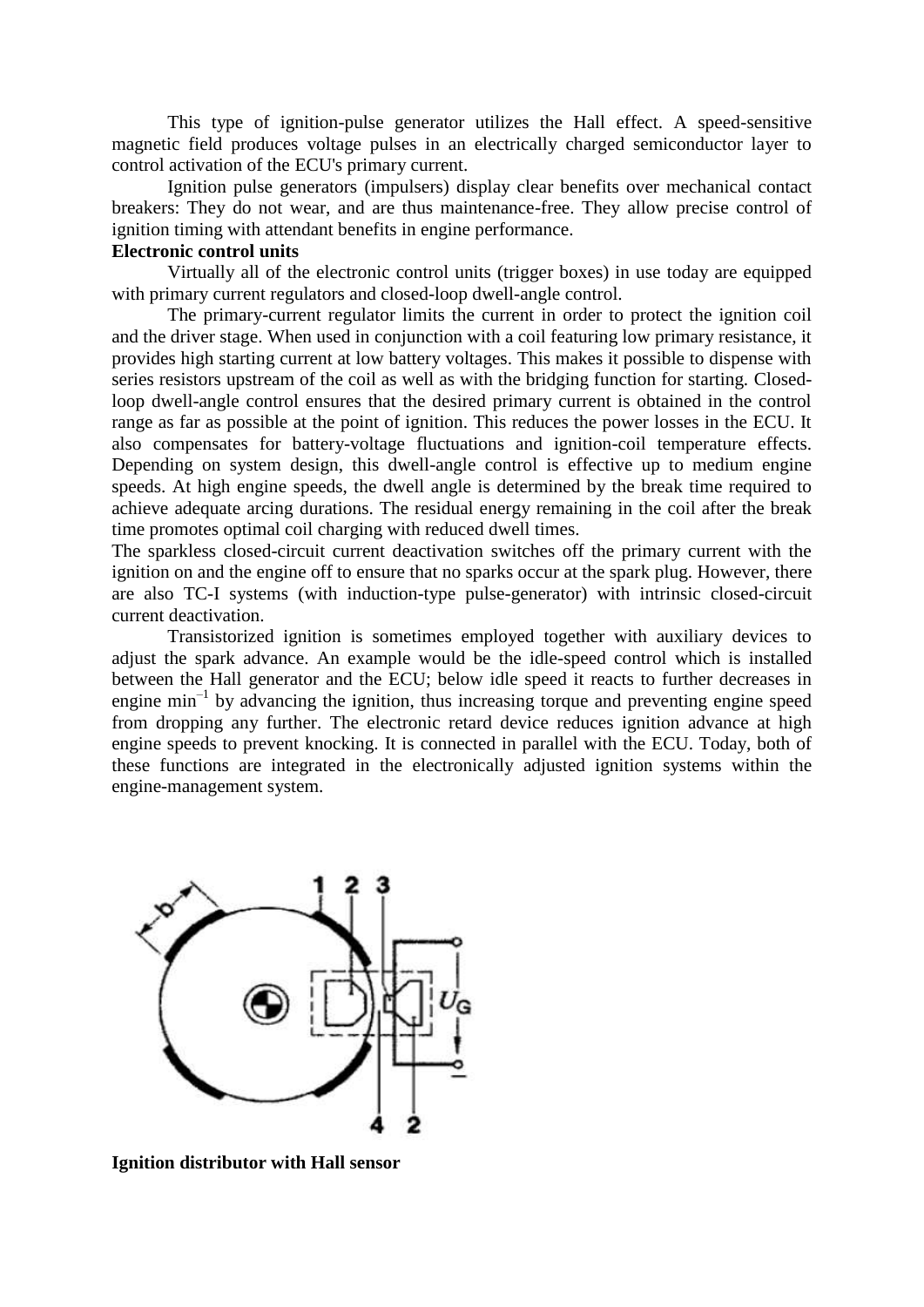1 Vane with width b, 2 Soft-magnetic conductive elements, 3 Hall IC, 4 Air gap, UG Sensor voltage (transformed Hall voltage).



#### **Ignition distributor with Hall sensor**

Hybrid units have become the ECU standard for transistorized ignition systems owing to their ability to combine high packaging density with low weight and excellent reliability. Hybrid technology replaces the printed-circuit board, with an Al2O3 substrate bearing conductor paths and resistors applied in a silk-screening process. Semiconductor devices and capacitors in chip form complete the circuit. As the Darlington power-transistor chip is mounted insulated on the metallic base plate, cooling is excellent, permitting operation at high temperatures.

#### **Ignition coils**

The performance specifications of ignition coils for conventional ignition differ from those of ignition coils with electronic circuit-breakers (see Transistorized ignition). A coil designed for one application should never be employed in the other.

Note: Unlike with breaker-triggered ignition, terminal 1 of the systems mentioned must not be shorted to ground (e.g. during compression testing) as this would overload the lowresistance primary winding of the ignition coil.

#### **Capacitor-discharge ignition (CDI)**

The operating concept behind CDI, or "thyristor ignition", as it is also called, differs from that of the ignition systems described above. CDI was developed for use with high-speed, high-output multi-cylinder reciprocating IC engines in high-performance and competition applications and for rotary piston engines.

The salient characteristic of the CDI system is that it stores ignition energy in the electrical field of a capacitor. Capacitance and charge voltage of the capacitor determine the amount of energy which is stored. The ignition transformer converts the primary voltage discharged from the capacitor to the required high voltage. Capacitor-discharge ignition is available in both breaker-triggered and breakerless versions.

The major advantage of the CDI is that it generally remains impervious to electrical shunts in the high-voltage ignition circuit, especially those stemming from spark-plug contamination. For many applications, the spark duration of 0.1...0.3 ms is too brief to ensure that the air-fuel mixture will ignite reliably. Thus CDI is only designed for specific types of engine, and today its use is restricted to a limited application range, as transistorized ignition systems now afford virtually the same performance. CDI is not suited for aftermarket installations.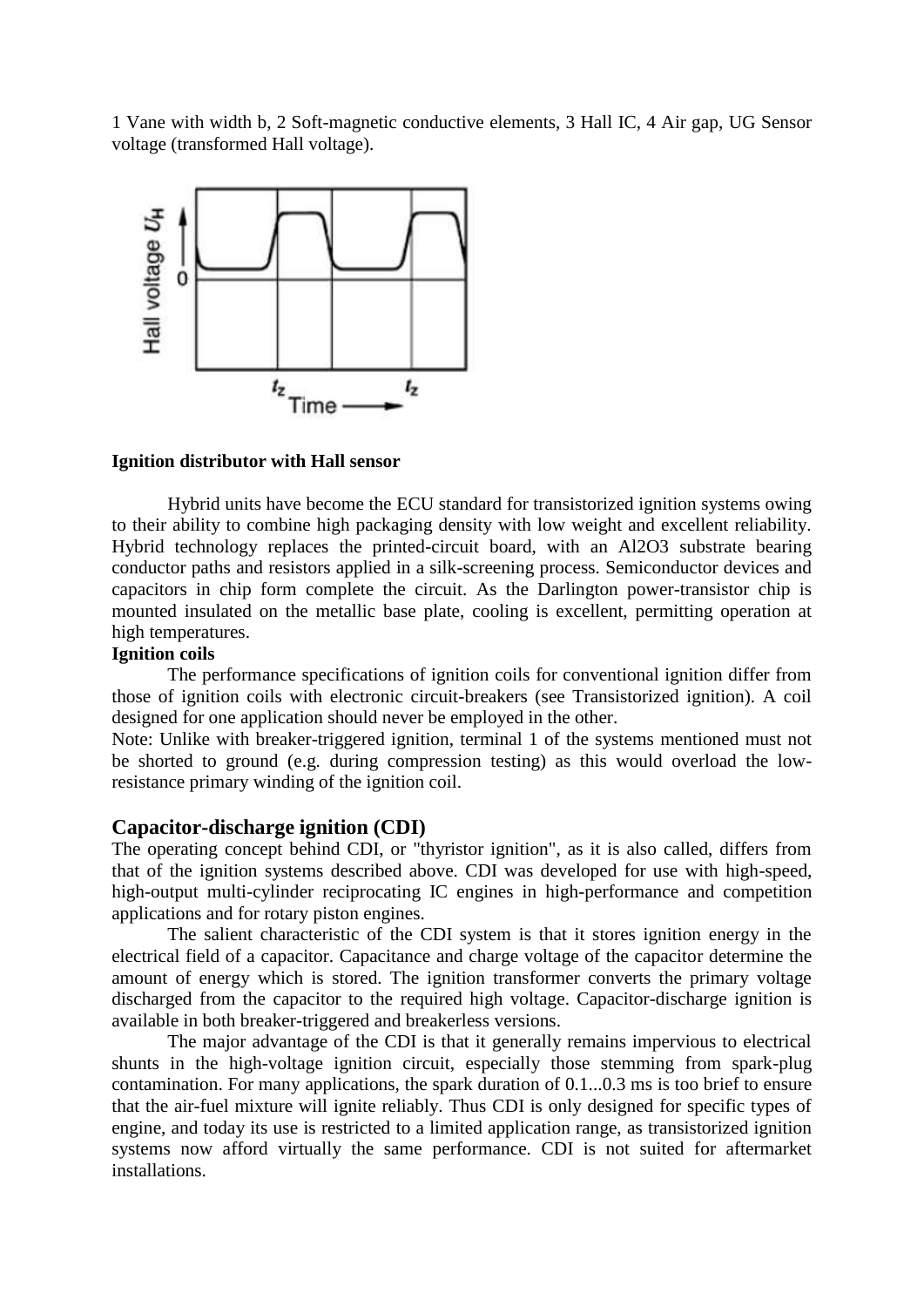CDI can also be employed for distributorless ignition (DLI) with the installation of one ignition coil per cylinder, with energy distribution taking place at the medium-voltage level.



## **Capacitor-discharge ignition system with induction-type pulse generator, schematic**

1 Control unit, 2 Charger, 3 Pulse shaper, 4 Control stage, 5 Ignition transformer, 6 To induction type pulse generator, 7 To ignition distributor.

#### **Electronic ignition (EI and DLI)**

Electronic ignition derives its name from the fact that it calculates the ignition point electronically.

The characteristic curves provided by the conventional distributor's centrifugal and vacuum-advance units are replaced by an optimized electronic ignition map. Mechanical high-tension distribution is retained with EI ignition. Fully electronic distributorless semiconductor ignition (DLI) uses stationary electronically controlled components to replace the mechanical, rotating high-tension distributor.

Electronic ignition systems operate more precisely than mechanical systems, with major benefits originating in the fact that the ignition process can be triggered from the crankshaft instead of from a distributor (distributor drive tolerances are no longer a factor). The limitations which mechanical adjustment mechanisms place upon the performance curve (summation of curves for load and engine speed in a single progression) are also avoided. The number of input variables is also theoretically unlimited, usually allowing extensions in the ignition angle's adjustment range. The fixed-drive ignition distributor's limitations regarding the engine's ignition-voltage requirements and ignition angle adjustment range are such that it has difficulty coping with larger numbers of cylinders; efficient spark distribution cannot always be guaranteed. Corrective measures include dividing the ignition into two circuits (e.g., for 8- and 12-cylinder engines) and static voltage distribution.

Electronic ignition can be combined with electronic fuel-injection (Motronic), knock control, ASR, etc., making it possible to employ sensors and/or signals from other units in more than one system. A serial bus (see CAN) further reduces the number of inputs and processing circuits on the ECU's input-side.